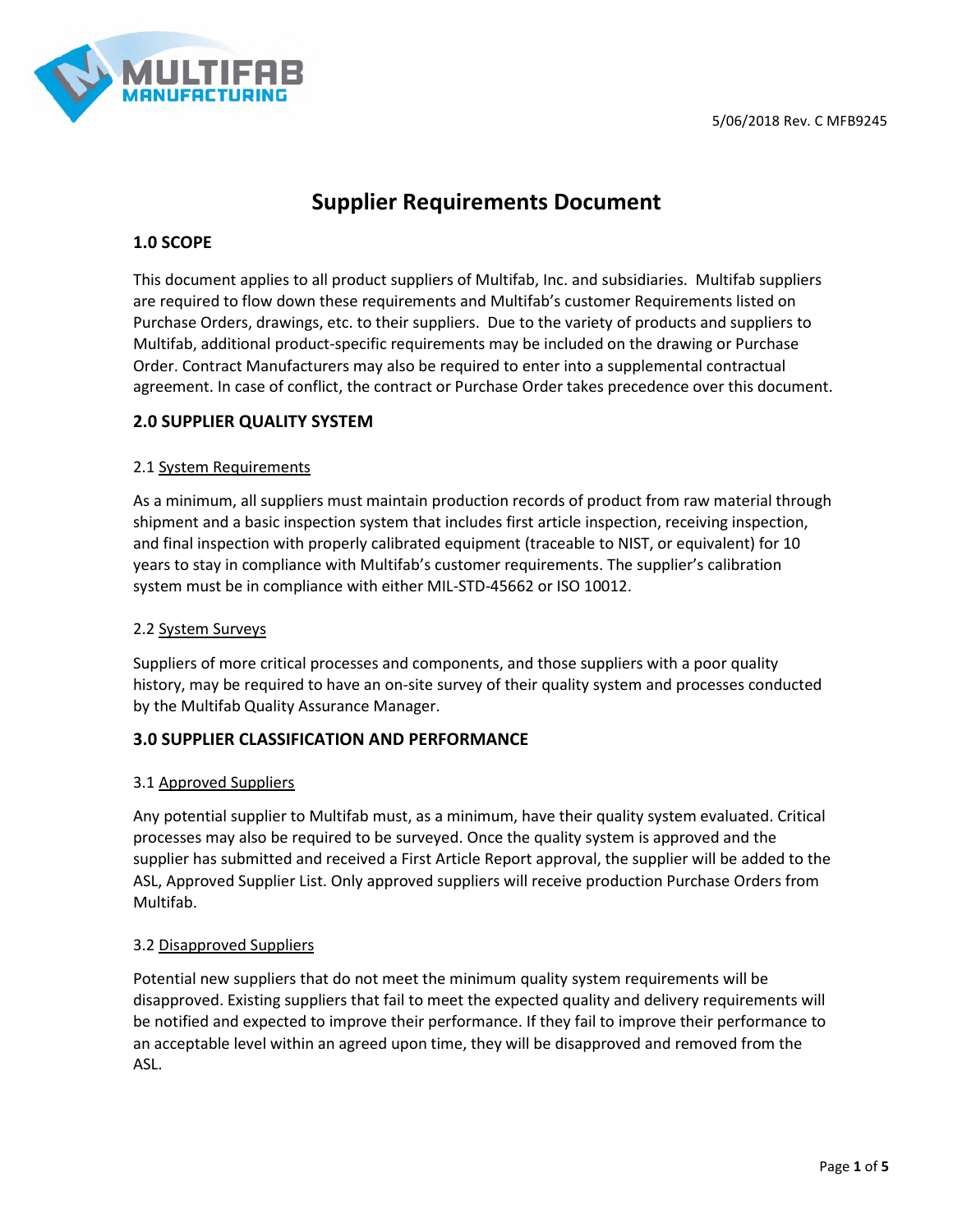

### 3.3 Performance Measurement, Tracking, and Reporting

All suppliers are monitored and evaluated for quality, delivery, cost, and service performance. Reports are generated that are used to work with suppliers to improve their performance.

#### 3.4 Ship-to-Stock Status

Preferred Suppliers with an acceptable quality history may be asked to participate in the ship-tostock program. This allows product to bypass routine receiving inspection. Before going ship-tostock the supplier must have an approved quality system, have an acceptable quality history, have an approved first article on file, and provide a Supplier Control Plan for approval.

## **4.0 FIRST ARTICLE REPORTING**

All production hardware sent to Multifab must have a complete (100% of all requirements verified) and approved first article report on file at Multifab. The quantity of parts used for first article inspection shall be agreed between the supplier and Multifab. First article inspections must be repeated for any portion of the product that is impacted by a design, process, or tooling change. A process change is any activity that affects the form, fit, function, or safety of the product or the quality plan of the Multifab purchased item. Any deviation to Multifab requirements on the first article must be approved in writing by Multifab.

Suppliers are required to use AS9102 FAI forms or one similar approved by Multifab. A marked-up drawing shall also be included that indicates all inspection points. As applicable, the first article inspection reports shall also include material test reports and data from sub-tier suppliers. Copies of the first article reports are required to be sent to Multifab. Multifab may sample or perform a duplicate 100% first article to verify the product and inspection methods.

#### **5.0 PRODUCT AND PROCESS VERIFICATION**

#### 5.1 Inspection by the Supplier

The supplier is expected to be self-sufficient in the control of their processes and the inspection of product delivered to Multifab. The supplier should not rely upon Multifab to perform any of the inspections to verify the quality of the deliverable product. Records should be kept for a minimum of 10 years that indicate the inspections that were performed and the acceptance or rejection of the product. If a conflict is discovered between the Purchase Order, drawing, specification or other Multifab documentation, the supplier should contact Multifab to resolve the conflict.

#### 5.2 Source Inspection

Multifab may require inspection of product and processes at the supplier by Multifab and any of Multifab's customers.

#### 5.3 Right of Entry

Right of access by Multifab, Multifab customers and applicable regulatory authorities to all applicable areas of all facilities at any level of the supply chain involved in the Purchase Order and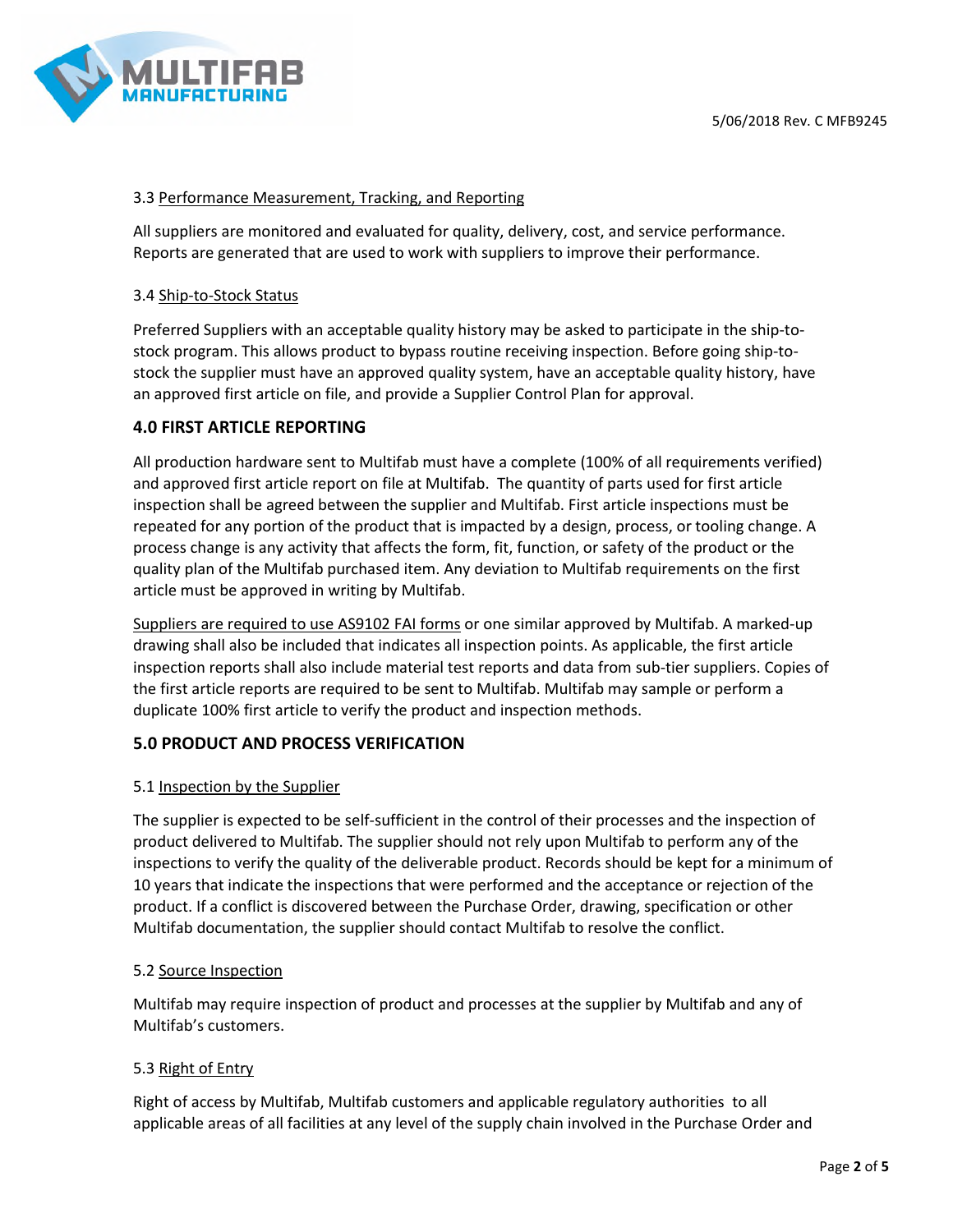

access to all applicable records. The supplier will be notified prior to the visit. The supplier should identify proprietary processes before entry. When applicable, an arrangement will be made to execute a mutual nondisclosure agreement to protect from disclosure to unauthorized individuals.

# **6.0 SUPPLIER REQUESTED ENGINEERING CHANGES**

Suppliers may propose any mechanical, electrical, or documentary design changes to the product that affects the form, fit, function, safety, cost or maintainability. Full implementation of any such changes requires the prior written approval of Multifab.

# **7.0 CERTIFICATES OF CONFORMANCE**

When requested, shipments to Multifab are to be accompanied by a Certificate of Conformance that contains the part number, the shipment quantity, the date, the Rev level, Lot, shelf life, etc., and a statement of conformance to the Purchase Order requirements. Raw material shall be accompanied by a test report of chemical and physical test values showing conformance to applicable specifications as required by Purchase Order.

# **8.0 PRODUCT NONCONFORMANCES**

## 8.1 Nonconforming Product

Supplier is to notify Multifab of any nonconforming product or quality escapes and the disposition of the nonconforming product if it will cause a delay in delivery to Multifab. Any product nonconformities found at Multifab will be cause for rejection of the shipment and will count against the quality rating for the supplier. The supplier will be informed of the nonconformance to allow for future corrections.

#### 8.2 Corrective Action Requests

Whenever the rejection is considered serious enough, or is a repetition of previous rejection, the supplier will be issued a corrective action request. The supplier is expected to take immediate action to contain the problem and then provide a root cause analysis and corrective action.

#### 8.3 Return Authorization

Suppliers are expected to provide a Return Material Authorization, RMA, within 5 working days after notification of rejected material at Multifab.

# **9.0 PACKAGING AND LABELING**

Product should be shipped to Multifab in a manner that assures proper protection from damage during shipment and proper identification of each shipment container. Individual containers must be clearly marked with the appropriate Order number, Multifab part number(s), and any necessary lifting and/or handling instructions. When special packaging requirements are required, they will be specified on the Multifab drawing or Purchase Order.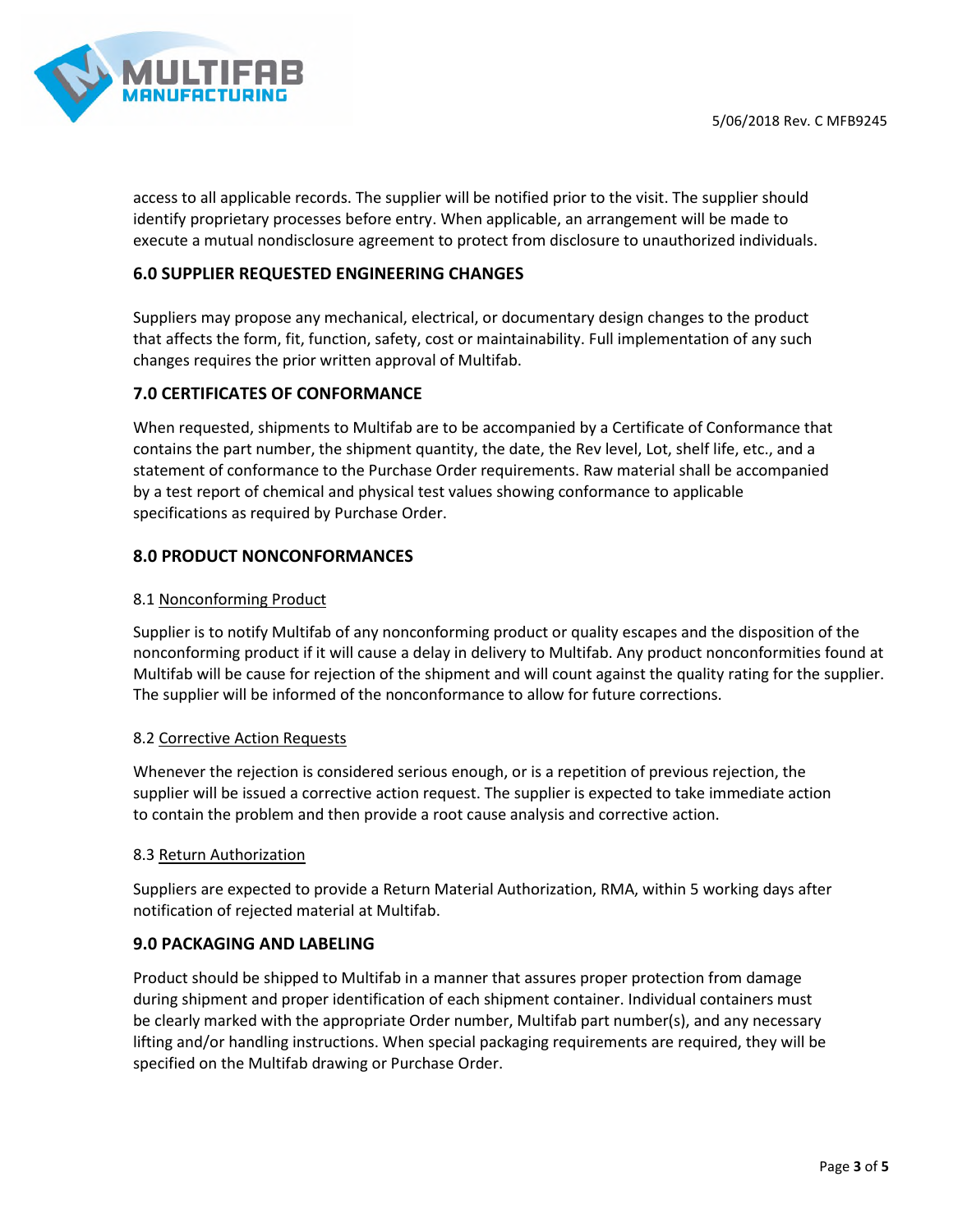# **10.0 FOREIGN MATERIAL (FOD)**

The contamination of goods by foreign material or objects in not acceptable as it could eventually affect product appearance and performance. The supplier shall document and implement a program for the prevention, detection and removal of Foreign Object Damage/Foreign Object Debris (FOD). The program shall include training and the active involvement of employees. In addition, the supplier shall conduct audits and maintain records to demonstrate the program's effectiveness. By delivering items to Multifab, the supplier shall be deemed to have certified Multifab that such items are free from any foreign materials that could result in FOD.

# **11.0 UNAPPROVED PARTS-DETECTION AND REPORTING**

Unapproved or counterfeit parts shall not be used for any type certificated aircraft or aircraft components. The Supplier shall ensure that the parts they supply are compliant with the requirements. If the Supplier suspects the use of unapproved parts, the guidelines in AC21-29 should be used to report to Multifab and the applicable regulatory agency.

# **12.0 NEW PRODUCTS**

Suppliers are encouraged to provide feedback to Multifab on design changes that would ease manufacturability, lead to lower cost and/or improve quality or safety of any product. Suggestions should be provided to the Engineering Manager.

# **13.0 ENVIRONMENTAL COMPLIANCE**

Multifab is committed to compliance with the EU RoHS and WEEE Directives and other hazardous substance legislation and industry initiatives. As a result, Multifab's suppliers are required to certify that the named hazardous substances are within legislated limits.

#### **14.0 SHELF LIFE**

Chemical compounds that may suffer degradation in their characteristics must have no less than 80% of their expected life upon receipt at Multifab.

#### **15.0 CHANGE IN MANUFACTURING PROCESSES OR LOCATION**

In the event the supplier intends to change the location of manufacture of any product or alter the manufacturing process of any product, the supplier shall provide 6 months prior written notice to Multifab. This includes subcontracting existing processes and change of suppliers applicable to Multifab product. All changes must be approved by Multifab Engineering or Quality as applicable.

#### **16.0 ON-TIME DELIVERY**

Multifab requires suppliers to target 100% on-time delivery. On-time delivery is a major component of Multifab's measurement of the Supplier's performance.